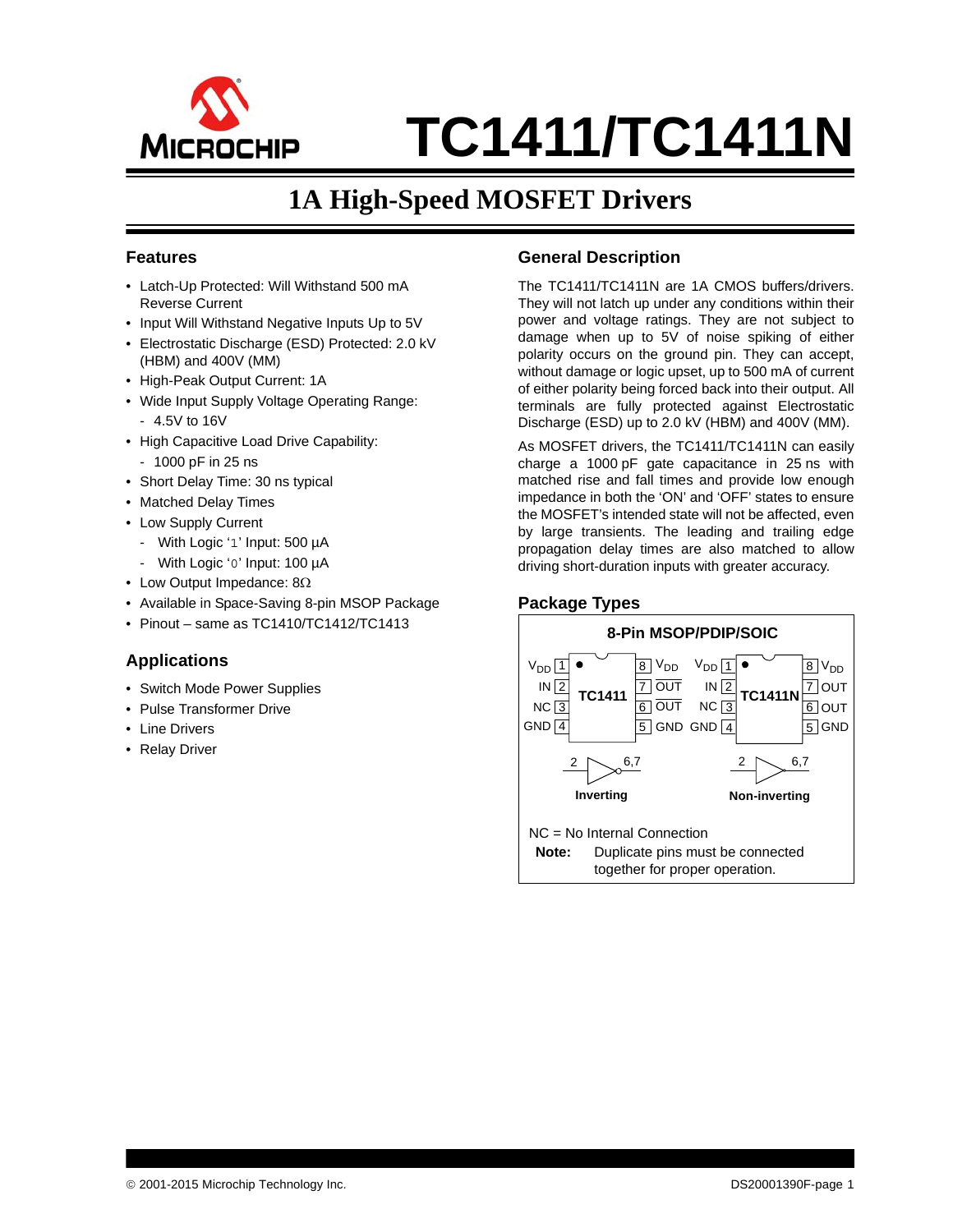# **TC1411/TC1411N**

#### **Functional Block Diagram**

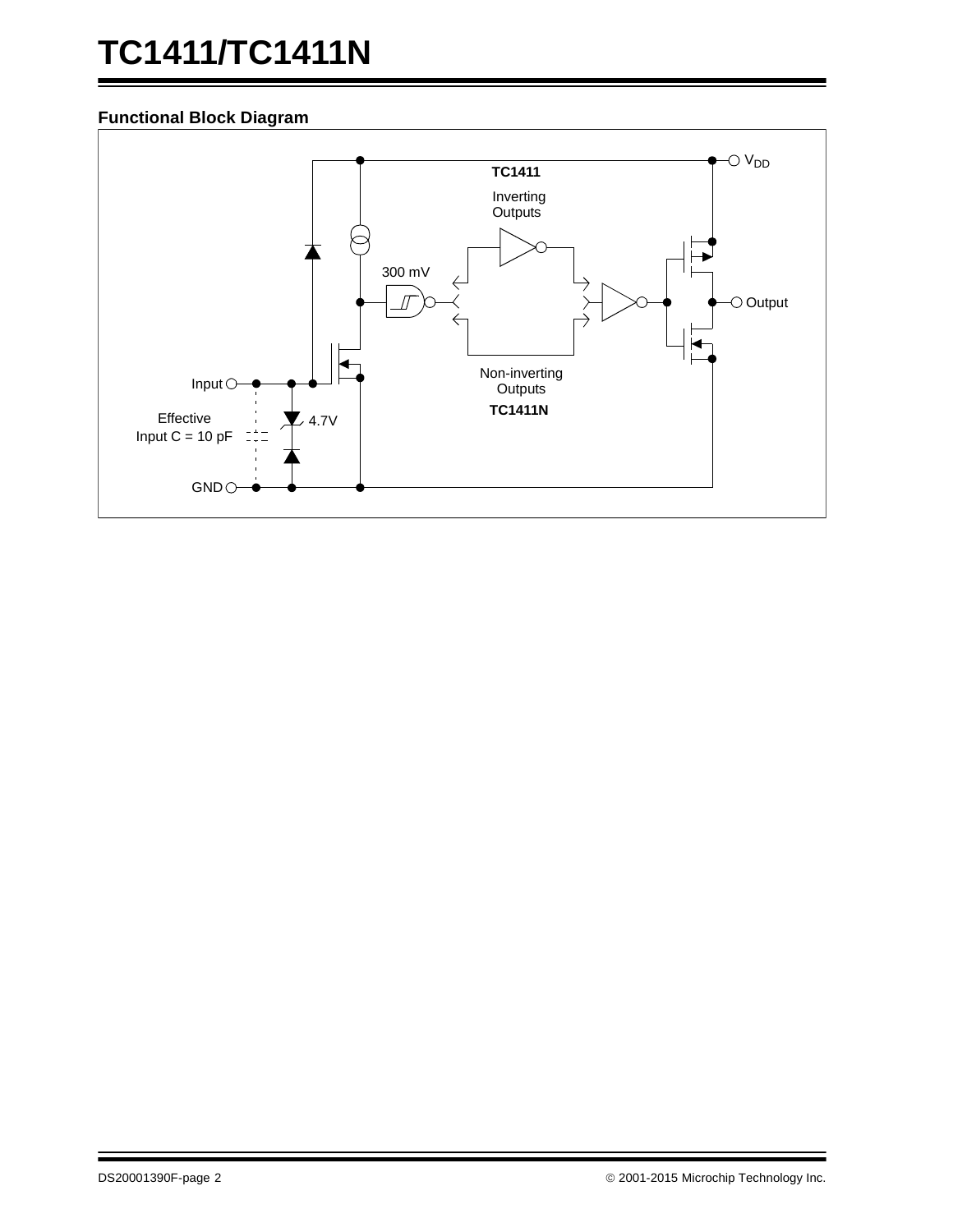#### **1.0 ELECTRICAL CHARACTERISTICS**

#### **Absolute Maximum Ratings †**

| Input Voltage $V_{DD}$ + 0.3V to GND - 5.0V  |  |
|----------------------------------------------|--|
| Power Dissipation ( $T_A \leq 70^{\circ}$ C) |  |
|                                              |  |
|                                              |  |
|                                              |  |
| Storage Temperature Range -65°C to +150°C    |  |
| Maximum Junction Temperature +150°C          |  |

**† Notice:** Stresses above those listed under "Absolute Maximum Ratings" may cause permanent damage to the device. These are stress ratings only and functional operation of the device at these or any other conditions above those indicated in the operation sections of the specifications is not implied. Exposure to Absolute Maximum Rating conditions for extended periods may affect device reliability.

#### **DC CHARACTERISTICS**

**Electrical Specifications:** Unless otherwise noted, over the operating temperature range with  $4.5V \leq V_{DD} \leq 16V$ . Typical values are measured at  $T_A = +25^{\circ}C$ ,  $V_{DD} = 16V$ .

| <b>Parameters</b>                                       | Sym.                  | Min.             | Typ.                     | Max.                     | <b>Units</b> | <b>Conditions</b>                                              |
|---------------------------------------------------------|-----------------------|------------------|--------------------------|--------------------------|--------------|----------------------------------------------------------------|
| Input                                                   |                       |                  |                          |                          |              |                                                                |
| Logic '1', High Input Voltage                           | $V_{\text{IH}}$       | 2.0              |                          |                          | V            |                                                                |
| Logic '0', Low Input Voltage                            | $V_{IL}$              |                  |                          | 0.8                      | V            |                                                                |
| <b>Input Current</b>                                    | <b>I<sub>IN</sub></b> | $-1.0$           |                          | 1.0                      | μA           | $0V \le V_{IN} \le V_{DD}$ , $T_A = +25^{\circ}C$              |
|                                                         |                       | $-10$            |                          | 10                       |              | $-40^{\circ}C \leq T_A \leq +85^{\circ}C$                      |
| Output                                                  |                       |                  |                          |                          |              |                                                                |
| <b>High Output Voltage</b>                              | $V_{O\underline{H}}$  | $V_{DD} - 0.025$ | $\overline{\phantom{0}}$ |                          | V            | DC Test                                                        |
| Low Output Voltage                                      | $V_{OL}$              |                  |                          | 0.025                    | V            | DC Test                                                        |
| <b>Output Resistance</b>                                | $R_{O}$               |                  | 8                        | 11                       | Ω            | $V_{DD}$ = 16V, $I_{O}$ = 10 mA,<br>$T_A = +25$ °C             |
|                                                         |                       |                  | 10                       | 14                       |              | $0^{\circ}C \leq T_A \leq +70^{\circ}C$                        |
|                                                         |                       |                  | 10                       | 14                       |              | $-40^{\circ}C \leq T_A \leq +85^{\circ}C$                      |
| Peak Output Current                                     | $I_{PK}$              |                  | 1.0                      | $\overline{\phantom{0}}$ | A            | $V_{DD} = 16V$                                                 |
| Latch-Up Protection<br><b>Withstand Reverse Current</b> | <b>IREV</b>           |                  | 0.5                      |                          | A            | Duty cycle $\leq$ 2%, t $\leq$ 300 µs,<br>$V_{DD} = 16V$       |
| <b>Switching Time (Note 1)</b>                          |                       |                  |                          |                          |              |                                                                |
| <b>Rise Time</b>                                        | $t_{\mathsf{R}}$      |                  | 25                       | 35                       | ns           | $T_A = +25$ °C                                                 |
|                                                         |                       |                  | 27                       | 40                       |              | $0^{\circ}C \leq T_A \leq +70^{\circ}C$                        |
|                                                         |                       |                  | 29                       | 40                       |              | $-40^{\circ}C \leq T_A \leq +85^{\circ}C$ , Figure 4-1         |
| Fall Time                                               | $t_{\text{F}}$        |                  | 25                       | 35                       | ns           | $T_A = +25$ °C                                                 |
|                                                         |                       |                  | 27                       | 40                       |              | $0^{\circ}C \leq T_A \leq +70^{\circ}C$                        |
|                                                         |                       |                  | 29                       | 40                       |              | $-40^{\circ}C \leq T_A \leq +85^{\circ}C$ , Figure 4-1         |
| Delay Time                                              | $t_{D1}$              |                  | 30                       | 40                       | ns           | $T_A = +25$ °C                                                 |
|                                                         |                       |                  | 33                       | 45                       |              | $0^{\circ}C \leq T_A \leq +70^{\circ}C$                        |
|                                                         |                       |                  | 35                       | 45                       |              | $-40^{\circ}C \leq T_A \leq +85^{\circ}C$ , Figure 4-1         |
| Delay Time                                              | $t_{D2}$              |                  | 30                       | 40                       | ns           | $T_A = +25$ °C                                                 |
|                                                         |                       |                  | 33                       | 45                       |              | $0^{\circ}C \leq T_A \leq +70^{\circ}C$                        |
|                                                         |                       |                  | 35                       | 45                       |              | $-40^{\circ}$ C $\leq$ T <sub>A</sub> $\leq$ +85°C, Figure 4-1 |

<span id="page-2-0"></span>**Note 1:** Switching times ensured by design.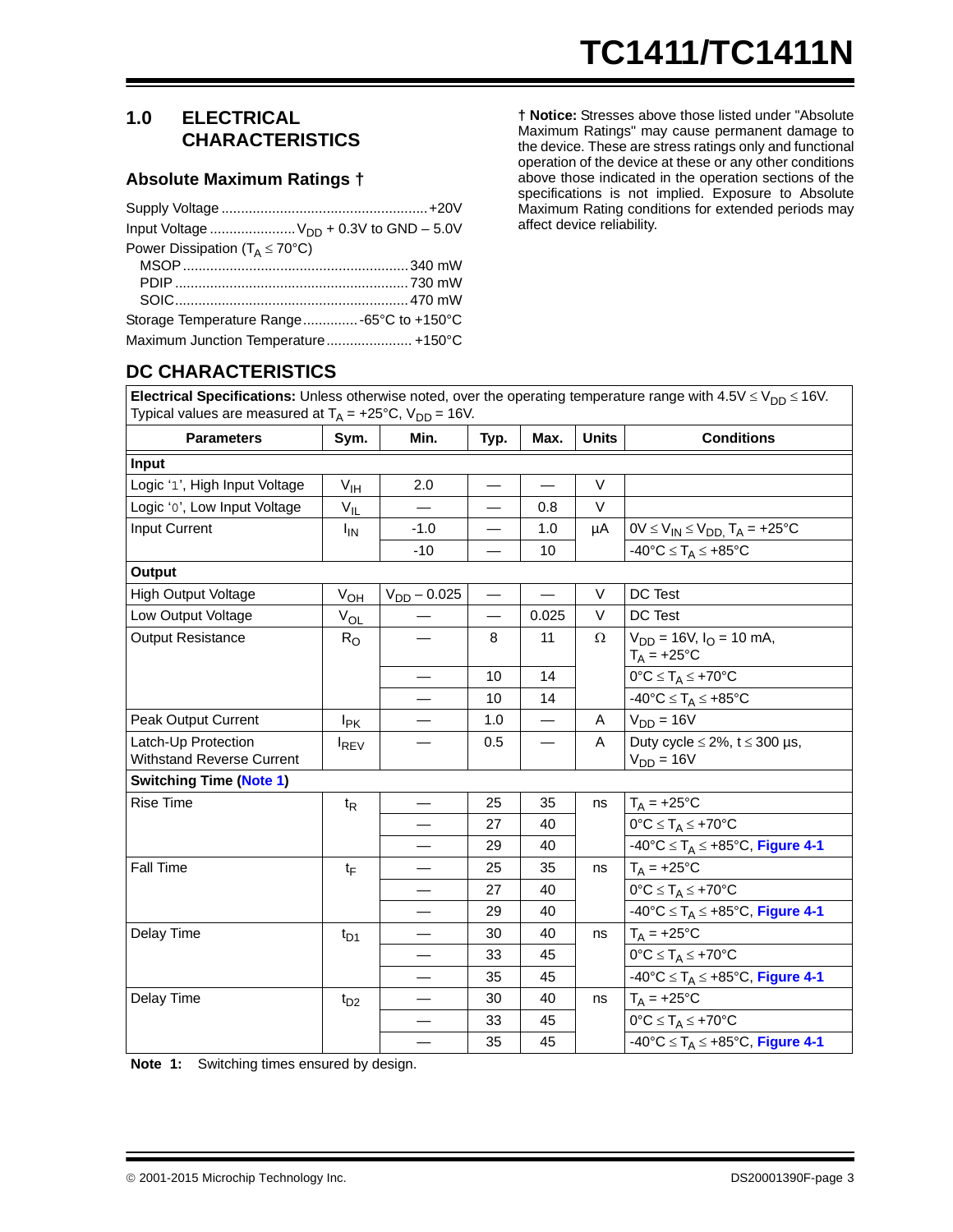### **DC CHARACTERISTICS (CONTINUED)**

| <b>Electrical Specifications:</b> Unless otherwise noted, over the operating temperature range with $4.5\sqrt{\phantom{0}}\leq \sqrt{\phantom{0}}$ 16V.<br>Typical values are measured at $T_A = +25^{\circ}C$ , $V_{DD} = 16V$ . |     |  |     |     |    |                               |
|-----------------------------------------------------------------------------------------------------------------------------------------------------------------------------------------------------------------------------------|-----|--|-----|-----|----|-------------------------------|
| Max.<br><b>Units</b><br>Min.<br>Sym.<br>Typ.<br><b>Conditions</b><br><b>Parameters</b>                                                                                                                                            |     |  |     |     |    |                               |
| <b>Power Supply</b>                                                                                                                                                                                                               |     |  |     |     |    |                               |
| <b>Power Supply Current</b>                                                                                                                                                                                                       | Is. |  | 0.5 | 1.0 | mA | $V_{IN}$ = 3V, $V_{DD}$ = 16V |
| $V_{IN} = 0V$<br>0.1<br>0.15                                                                                                                                                                                                      |     |  |     |     |    |                               |

**Note 1:** Switching times ensured by design.

#### **TEMPERATURE CHARACTERISTICS**

| <b>Electrical Specifications:</b> Unless otherwise noted, all parameters apply with $4.5V \leq V_{DD} \leq 16V$ . |                         |          |       |        |              |                   |  |
|-------------------------------------------------------------------------------------------------------------------|-------------------------|----------|-------|--------|--------------|-------------------|--|
| <b>Parameters</b>                                                                                                 | Sym.                    | Min.     | Typ.  | Max.   | <b>Units</b> | <b>Conditions</b> |  |
| <b>Temperature Ranges</b>                                                                                         |                         |          |       |        |              |                   |  |
| Specified Temperature Range (C)                                                                                   | $\mathsf{T}_\mathsf{A}$ | $\Omega$ |       | $+70$  | °C           |                   |  |
| Specified Temperature Range (E)                                                                                   | T <sub>A</sub>          | -40      |       | $+85$  | °€           |                   |  |
| Specified Temperature Range (V)                                                                                   | $\mathsf{T}_\mathsf{A}$ | $-40$    |       | $+125$ | °€           |                   |  |
| <b>Maximum Junction Temperature</b>                                                                               | $T_{\rm J}$             |          |       | $+150$ | °C           |                   |  |
| Storage Temperature Range                                                                                         | Т <sub>А</sub>          | -65      |       | $+150$ | °C           |                   |  |
| <b>Package Thermal Resistances</b>                                                                                |                         |          |       |        |              |                   |  |
| Thermal Resistance, 8L-MSOP                                                                                       | $\theta_{JA}$           |          | 211   |        | °C/W         |                   |  |
| Thermal Resistance, 8L-PDIP                                                                                       | $\theta$ JA             |          | 89.3  |        | °C/W         |                   |  |
| Thermal Resistance, 8L-SOIC                                                                                       | $\theta_{JA}$           |          | 149.5 |        | °C/W         |                   |  |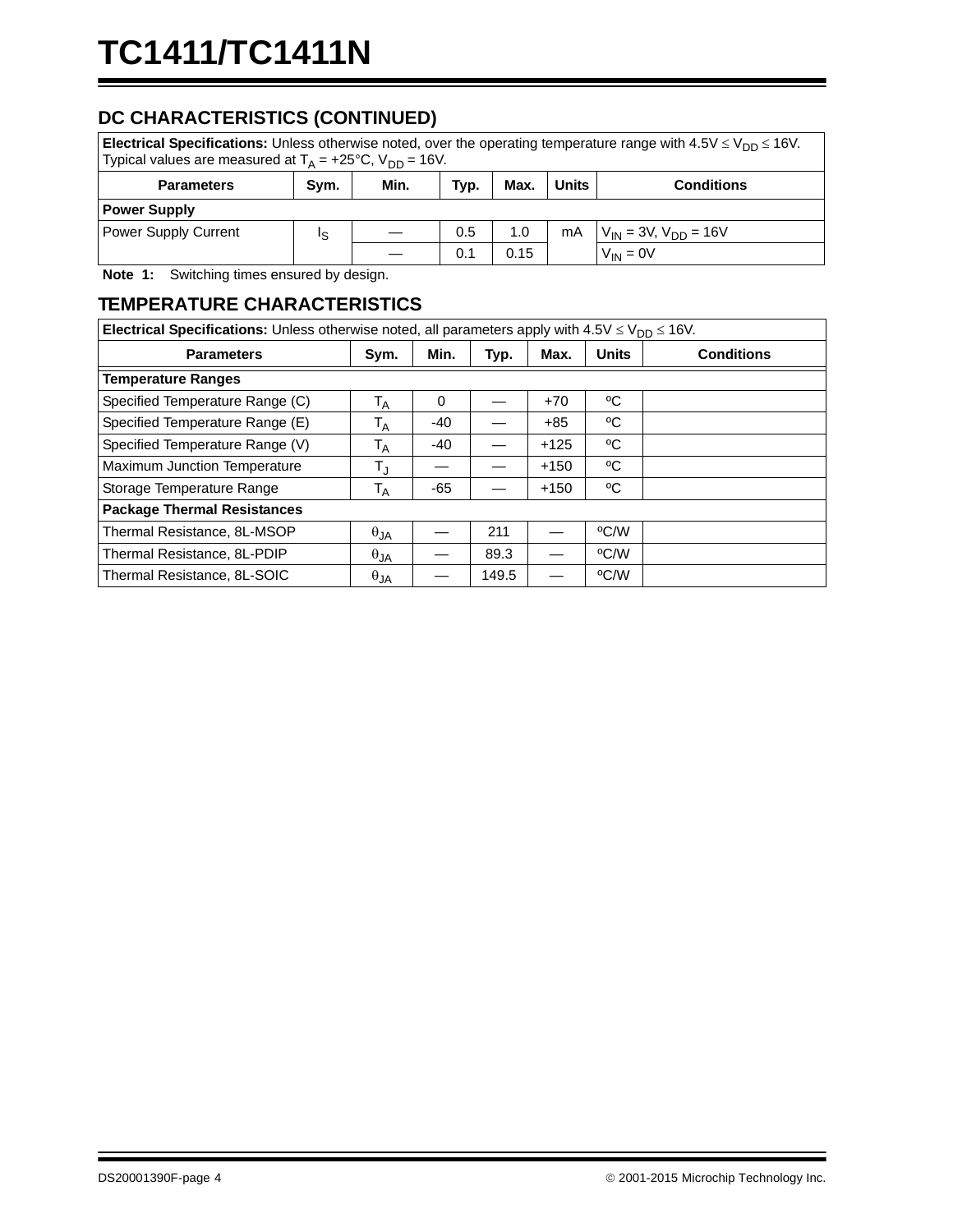#### **2.0 TYPICAL PERFORMANCE CURVES**

**Note:** The graphs and tables provided following this note are a statistical summary based on a limited number of samples and are provided for informational purposes only. The performance characteristics listed herein are not tested or guaranteed. In some graphs or tables, the data presented may be outside the specified operating range (e.g., outside specified power supply range) and therefore outside the warranted range.

**Note:** Unless otherwise indicated, over operating temperature range with  $4.5V \leq V_{DD} \leq 16V$ .







*FIGURE 2-2: Input Threshold vs. Supply Voltage.*



*FIGURE 2-3: High-State Output Resistance vs. Supply Voltage.*







*FIGURE 2-5: Input Threshold vs. Temperature.*



*FIGURE 2-6: Low-State Output Resistance vs. Supply Voltage.*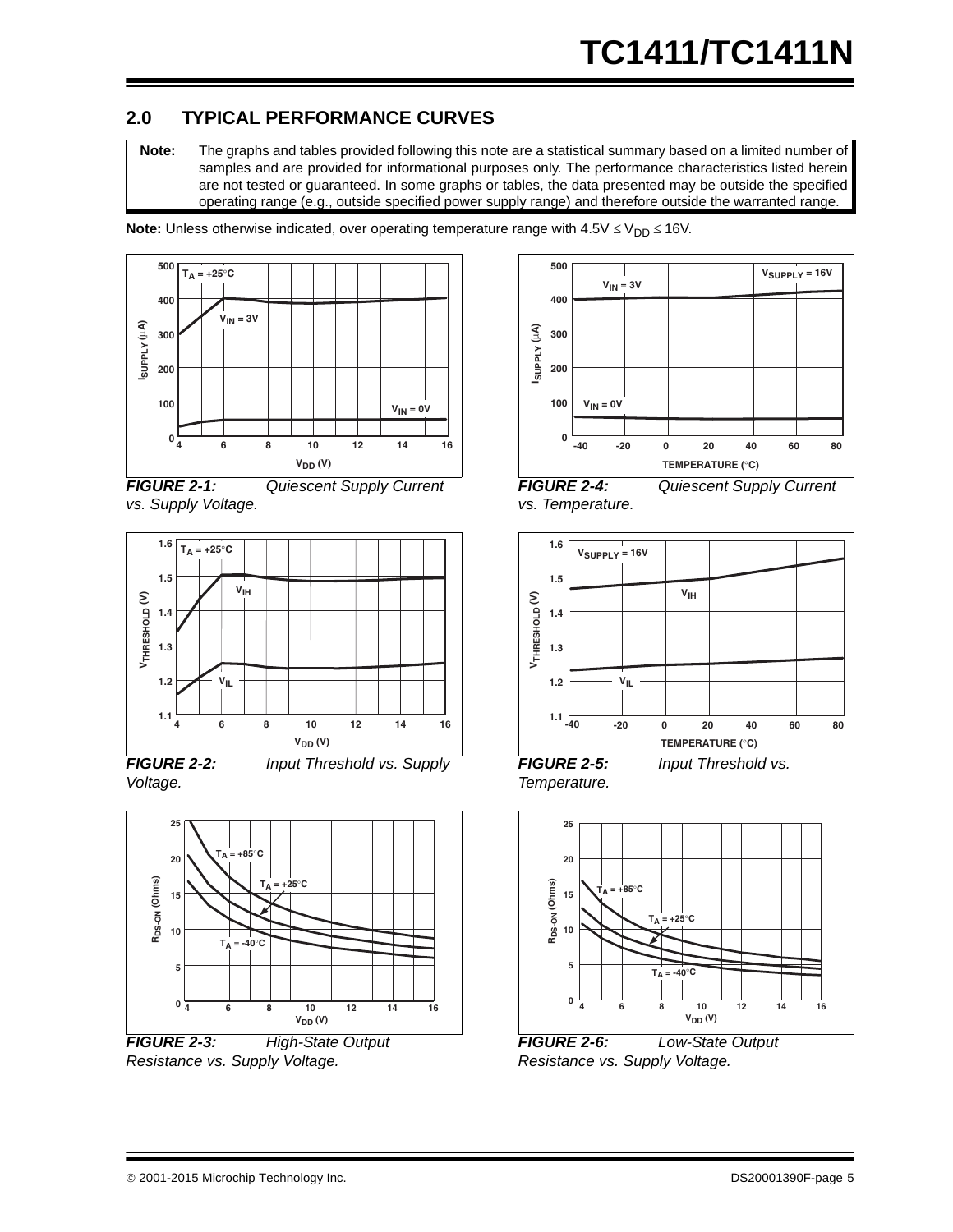# **TC1411/TC1411N**

**Note:** Unless otherwise indicated, over operating temperature range with  $4.5V \leq V_{DD} \leq 16V$ .







*Supply Voltage.*

*FIGURE 2-8: Propagation Delay vs.* 



*Capacitive Load.*



*FIGURE 2-10: Fall Time vs. Supply Voltage.*



*FIGURE 2-11: Propagation Delay vs. Supply Voltage.*



*FIGURE 2-12: Propagation Delays vs. Capacitive Load.*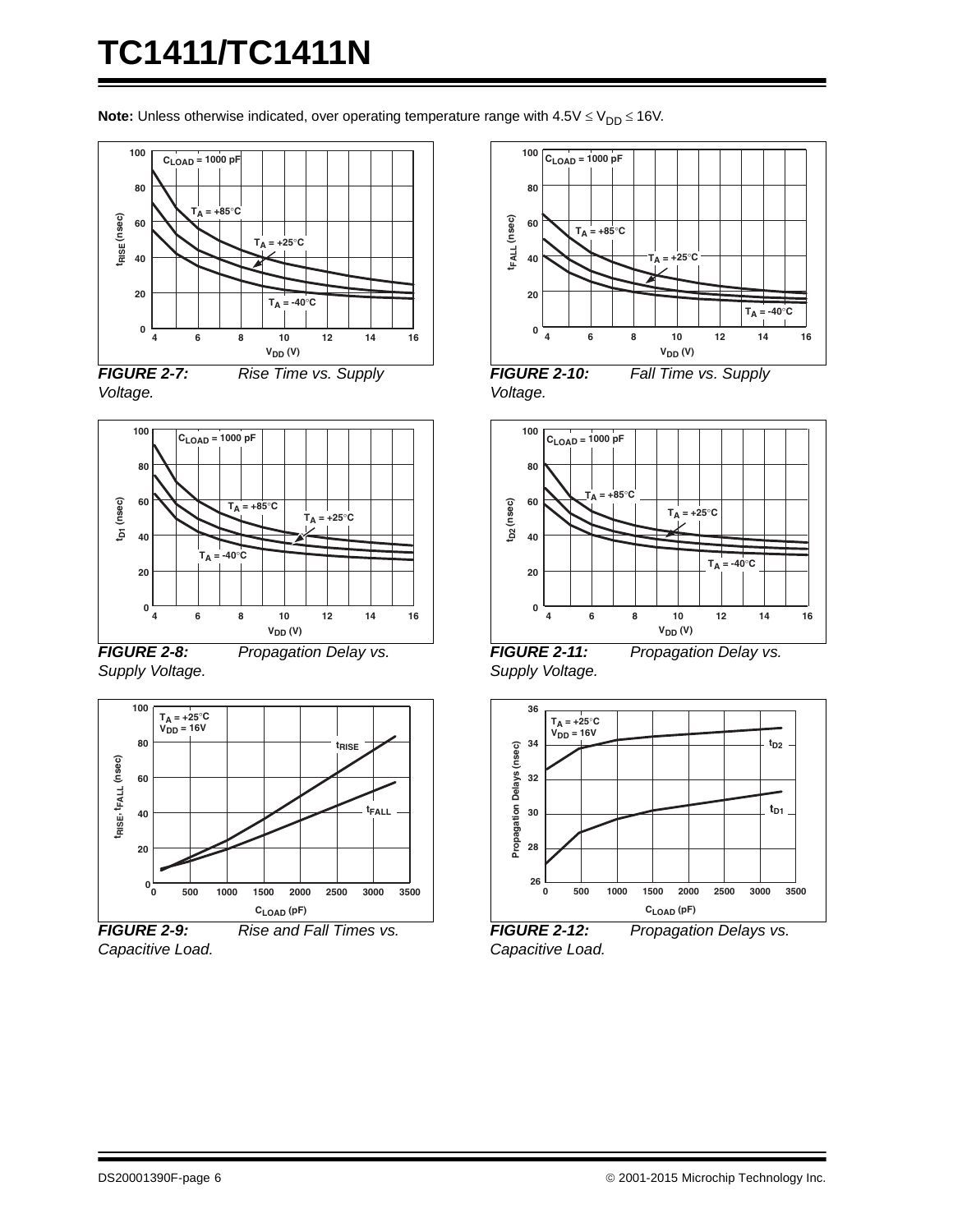#### <span id="page-6-1"></span>**3.0 PIN DESCRIPTIONS**

The descriptions of the pins are listed in [Table 3-1.](#page-6-0)

| Pin<br>No.     | <b>TC1411</b><br><b>MSOP, PDIP, SOIC</b> | <b>TC1411N</b><br><b>MSOP, PDIP, SOIC</b> | <b>Description</b>                     |
|----------------|------------------------------------------|-------------------------------------------|----------------------------------------|
| 1              | V <sub>DD</sub>                          | V <sub>DD</sub>                           | Supply input, 4.5V to 16V              |
| 2              | IN                                       | IN                                        | Control input                          |
| 3              | NC.                                      | NC.                                       | No connection                          |
| $\overline{4}$ | <b>GND</b>                               | <b>GND</b>                                | Ground                                 |
| 5              | <b>GND</b>                               | <b>GND</b>                                | Ground                                 |
| 6              | <b>OUT</b>                               | <b>OUT</b>                                | CMOS push-pull output, common to pin 7 |
| 7              | <b>OUT</b>                               | <b>OUT</b>                                | CMOS push-pull output, common to pin 6 |
| 8              | V <sub>DD</sub>                          | V <sub>DD</sub>                           | Supply input, 4.5V to 16V              |

#### <span id="page-6-0"></span>**TABLE 3-1: PIN FUNCTION TABLE**

#### **3.1** Supply Input (V<sub>DD</sub>)

The  $V_{DD}$  input is the bias supply for the MOSFET driver and is rated for 4.5V to 16V with respect to the ground pin. The  $V_{DD}$  input should be bypassed to ground with a local ceramic capacitor. The value of the capacitor should be chosen based on the capacitive load that is being driven. A value of 1.0 µF is suggested.

#### **3.2 Control Input (IN)**

The MOSFET driver input is a high-impedance, TTL/CMOS-compatible input. The input has 300 mV of hysteresis between the high and low thresholds that prevents output glitching even when the rise and fall time of the input signal is very slow.

#### **3.3 CMOS Push-pull Output (OUT, OUT)**

The MOSFET driver output is a low impedance, CMOS push-pull style output, capable of driving a capacitive load with 1A peak currents.

#### **3.4 Ground (GND)**

The ground pins are the return path for the bias current and for the high-peak currents which discharge the load capacitor. The ground pins should be tied into a ground plane or have very short traces to the bias supply source return.

#### **3.5 No Connect (NC)**

No internal connection.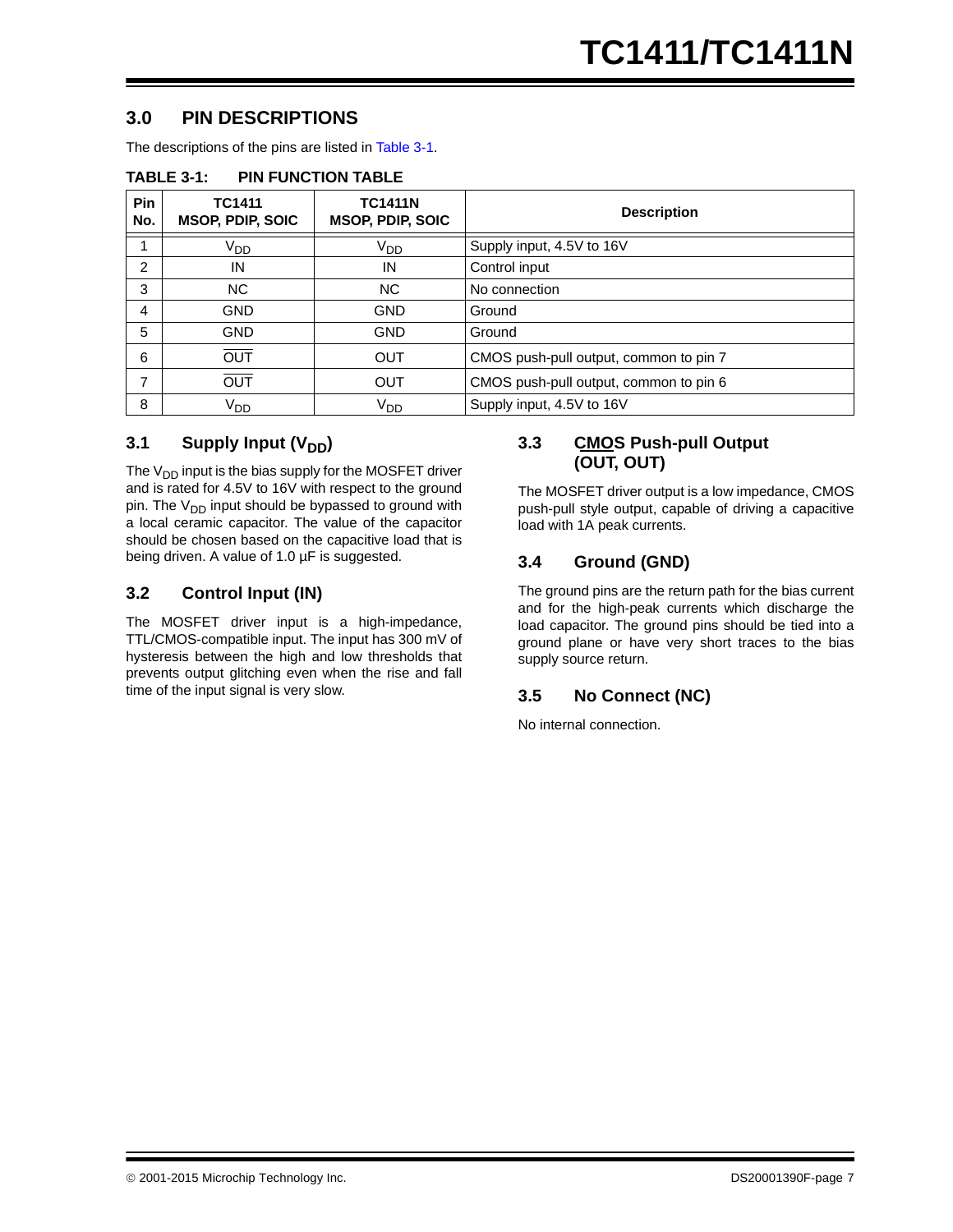# **TC1411/TC1411N**

#### **4.0 APPLICATION INFORMATION**



<span id="page-7-0"></span>*FIGURE 4-1: Switching Time Test Circuit.*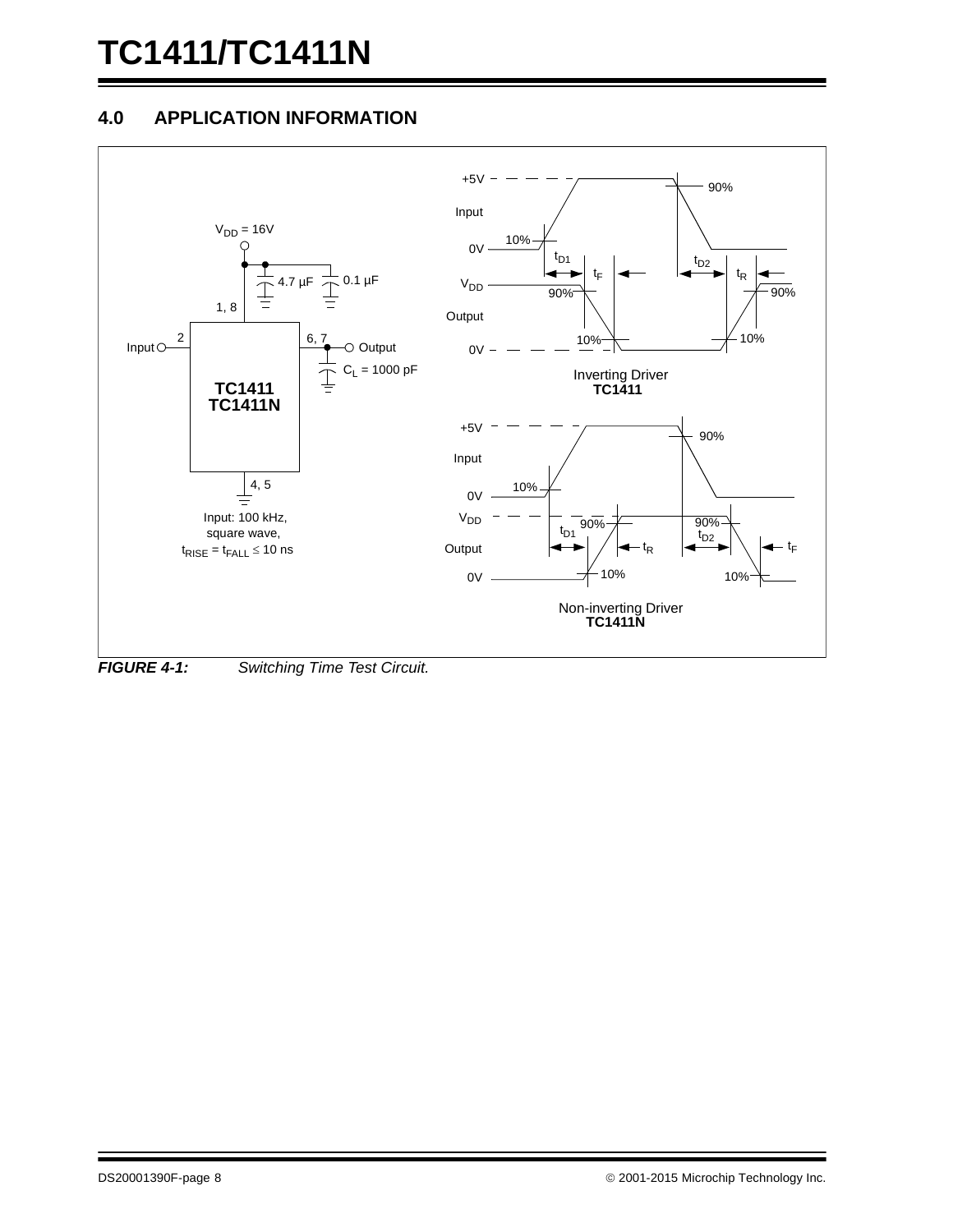#### **5.0 PACKAGING INFORMATION**

#### **5.1 Package Marking Information**

8-Lead PDIP (300 mil) Example





OR



|       | YY.<br><b>WW</b><br><b>NNN</b><br>(e3)<br>$\star$ | Legend: XXX Customer-specific information<br>Year code (last digit of calendar year)<br>Year code (last 2 digits of calendar year)<br>Week code (week of January 1 is week '01')<br>Alphanumeric traceability code<br>Pb-free JEDEC <sup>®</sup> designator for Matte Tin (Sn)<br>This package is Pb-free. The Pb-free JEDEC designator (e3)<br>can be found on the outer packaging for this package. |
|-------|---------------------------------------------------|-------------------------------------------------------------------------------------------------------------------------------------------------------------------------------------------------------------------------------------------------------------------------------------------------------------------------------------------------------------------------------------------------------|
| Note: |                                                   | In the event the full Microchip part number cannot be marked on one line, it will<br>be carried over to the next line, thus limiting the number of available<br>characters for customer-specific information.                                                                                                                                                                                         |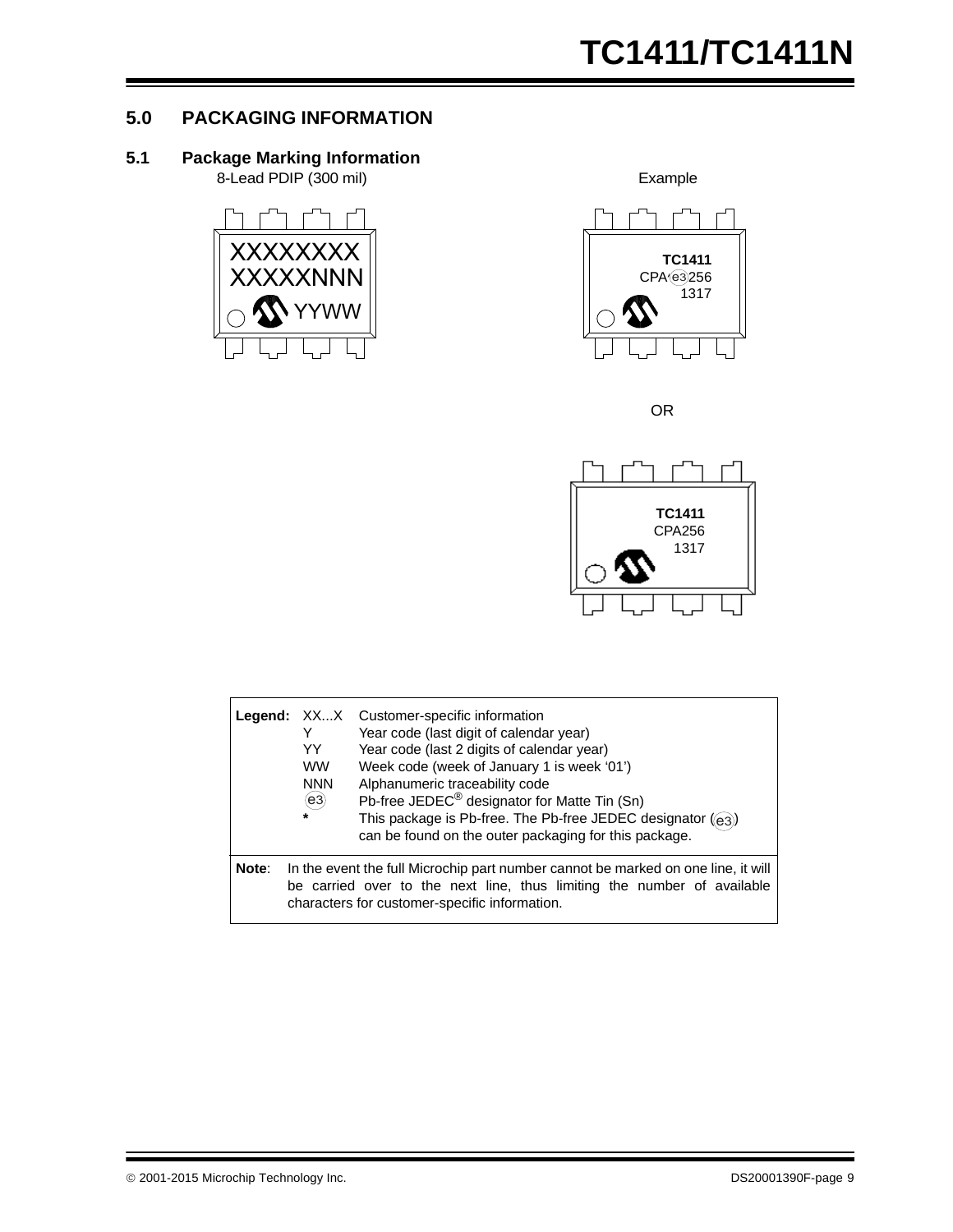8-Lead SOIC (3.90 mm) Example





OR



8-Lead MSOP (3x3 mm) Example



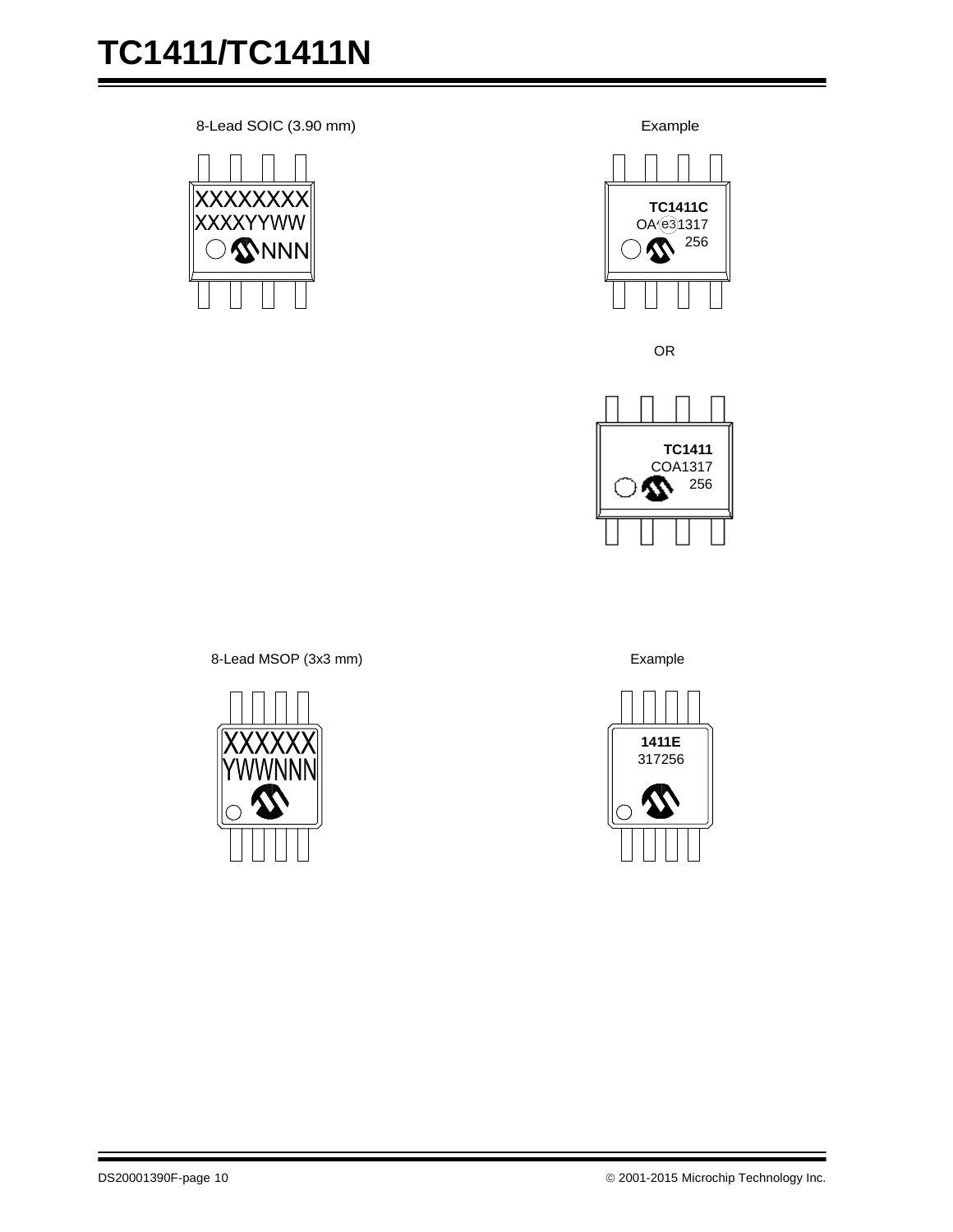#### 8-Lead Plastic Micro Small Outline Package (UA) [MSOP]

Note: For the most current package drawings, please see the Microchip Packaging Specification located at http://www.microchip.com/packaging



Microchip Technology Drawing C04-111C Sheet 1 of 2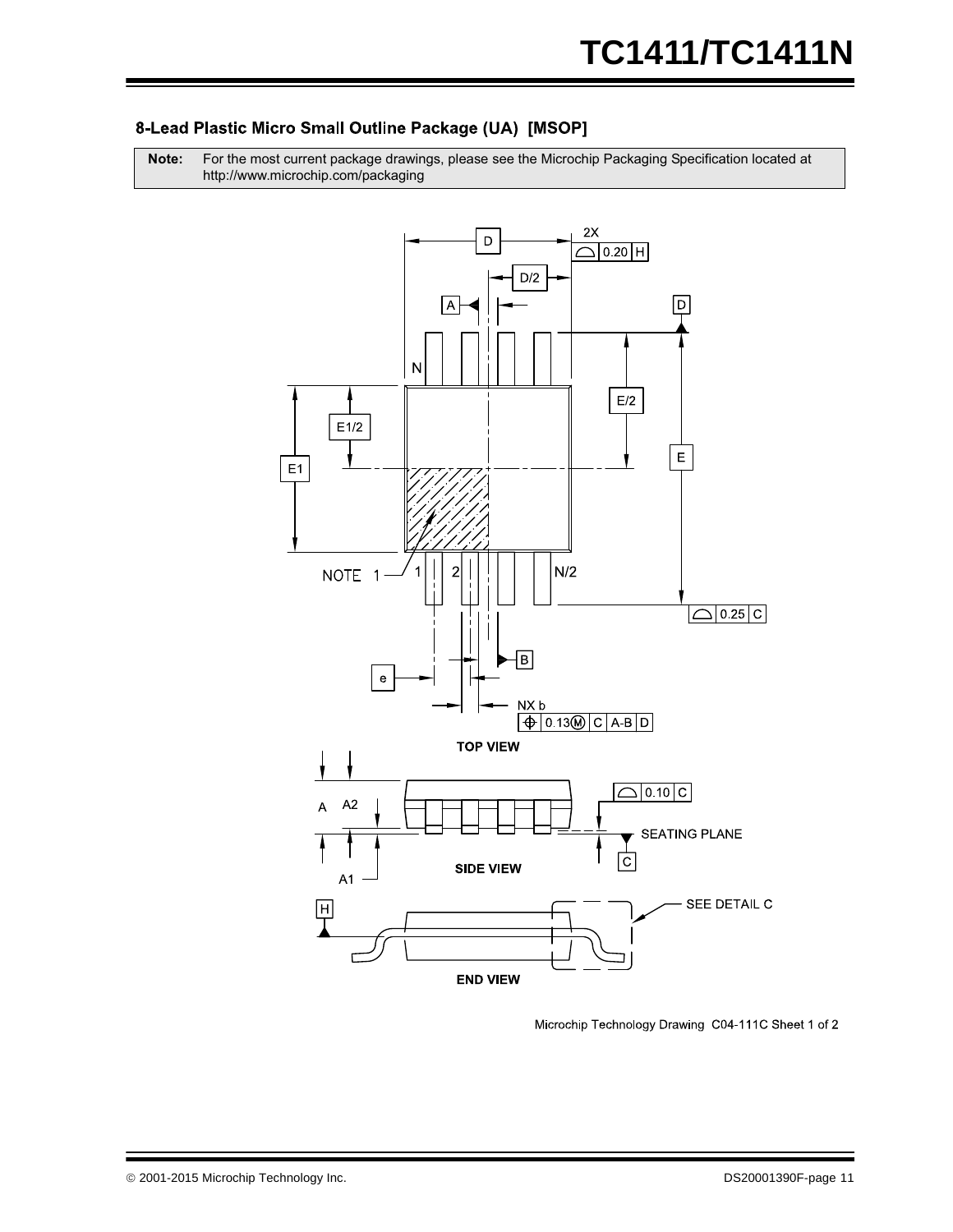#### 8-Lead Plastic Micro Small Outline Package (UA) [MSOP]

**Note:** For the most current package drawings, please see the Microchip Packaging Specification located at http://www.microchip.com/packaging



**DETAIL C** 

|                          |                         | <b>MILLIMETERS</b> |            |             |
|--------------------------|-------------------------|--------------------|------------|-------------|
|                          | <b>Dimension Limits</b> |                    | <b>NOM</b> | <b>MAX</b>  |
| Number of Pins           | N                       |                    | 8          |             |
| Pitch                    | e                       |                    | 0.65 BSC   |             |
| Overall Height           | A                       |                    |            | 1.10        |
| Molded Package Thickness | A2                      | 0.75               | 0.85       | 0.95        |
| Standoff                 | A <sub>1</sub>          | 0.00               |            | 0.15        |
| Overall Width            | Е                       | 4 90 BSC           |            |             |
| Molded Package Width     | E1                      | 3.00 BSC           |            |             |
| Overall Length           | D                       |                    | 3.00 BSC   |             |
| Foot Length              |                         | 0.40               | 0.60       | 0.80        |
| Footprint                | L1                      | 0.95 REF           |            |             |
| Foot Angle               | φ                       | $0^{\circ}$        |            | $8^{\circ}$ |
| <b>Lead Thickness</b>    | c                       | 0.08               |            | 0.23        |
| Lead Width               | b                       | 0.22               |            | 0.40        |

#### Notes:

1. Pin 1 visual index feature may vary, but must be located within the hatched area.

2. Dimensions D and E1 do not include mold flash or protrusions. Mold flash or

protrusions shall not exceed 0.15mm per side. 3. Dimensioning and tolerancing per ASME Y14.5M.

BSC: Basic Dimension. Theoretically exact value shown without tolerances.

REF: Reference Dimension, usually without tolerance, for information purposes only.

Microchip Technology Drawing C04-111C Sheet 2 of 2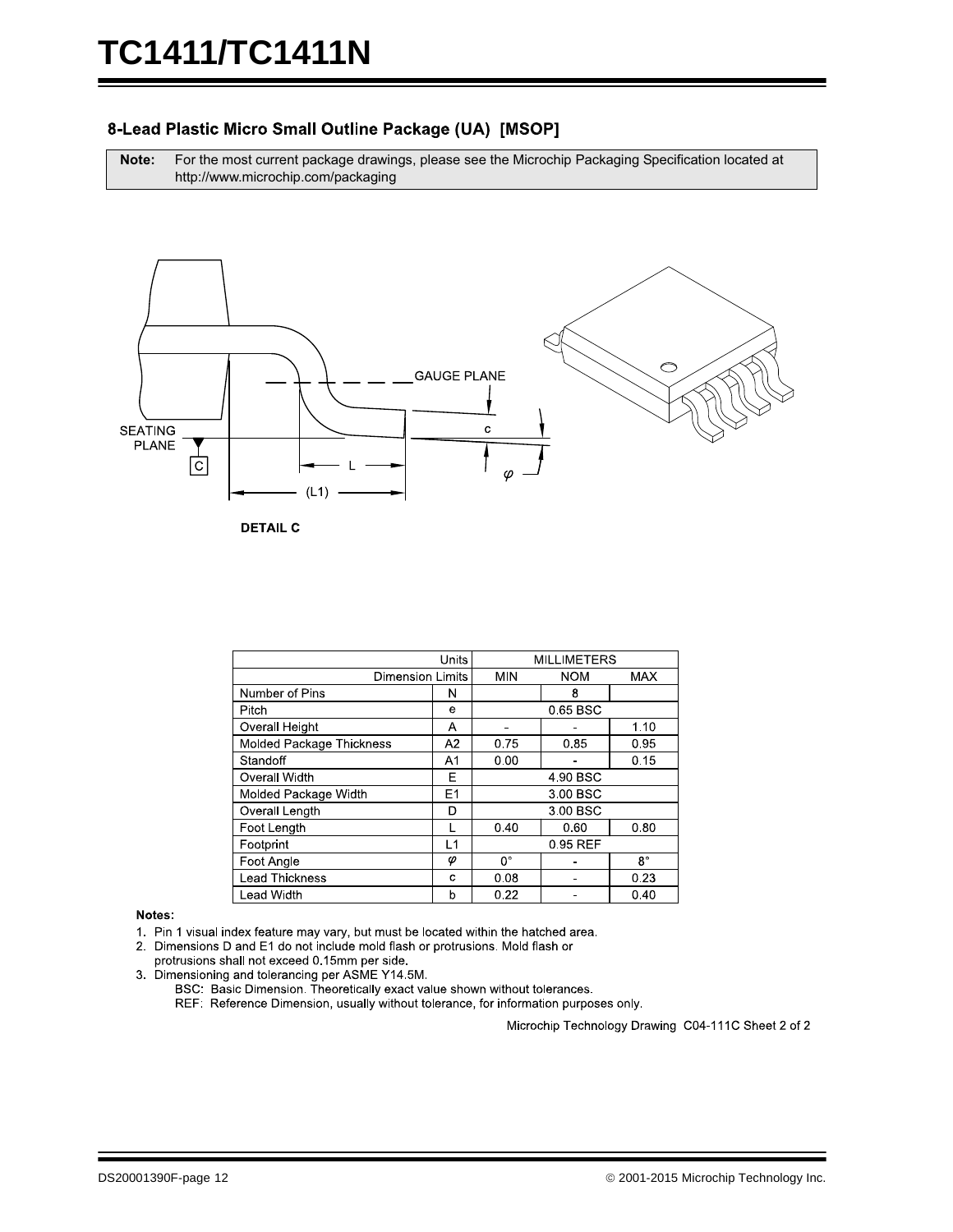#### **8-Lead Plastic Micro Small Outline Package (UA) [MSOP]**

**Note:** For the most current package drawings, please see the Microchip Packaging Specification located at http://www.microchip.com/packaging



#### RECOMMENDED LAND PATTERN

|                              | Un ts |      | <b>MILLIMETERS</b> |            |
|------------------------------|-------|------|--------------------|------------|
|                              |       |      |                    |            |
| <b>Dimension Limits</b>      |       | MIN  | <b>NOM</b>         | <b>MAX</b> |
| <b>Contact Pitch</b>         | F     |      | 0.65 BSC           |            |
| <b>Contact Pad Spacing</b>   | C     |      | 4.40               |            |
| Overall Width                | 7     |      |                    | 5.85       |
| Contact Pad Width (X8)       | X1    |      |                    | 0.45       |
| Contact Pad Length (X8)      | Υ1    |      |                    | 145        |
| <b>Distance Between Pads</b> | G1    | 2.95 |                    |            |
| Distance Between Pads        | GX    | 0.20 |                    |            |

#### **Notes**

1. Dimensioning and tolerancing per ASME Y14.5M

BSC: Basic Dimension. Theoretically exact value shown without tolerances.

Microchip Technology Drawing No. C04-2111A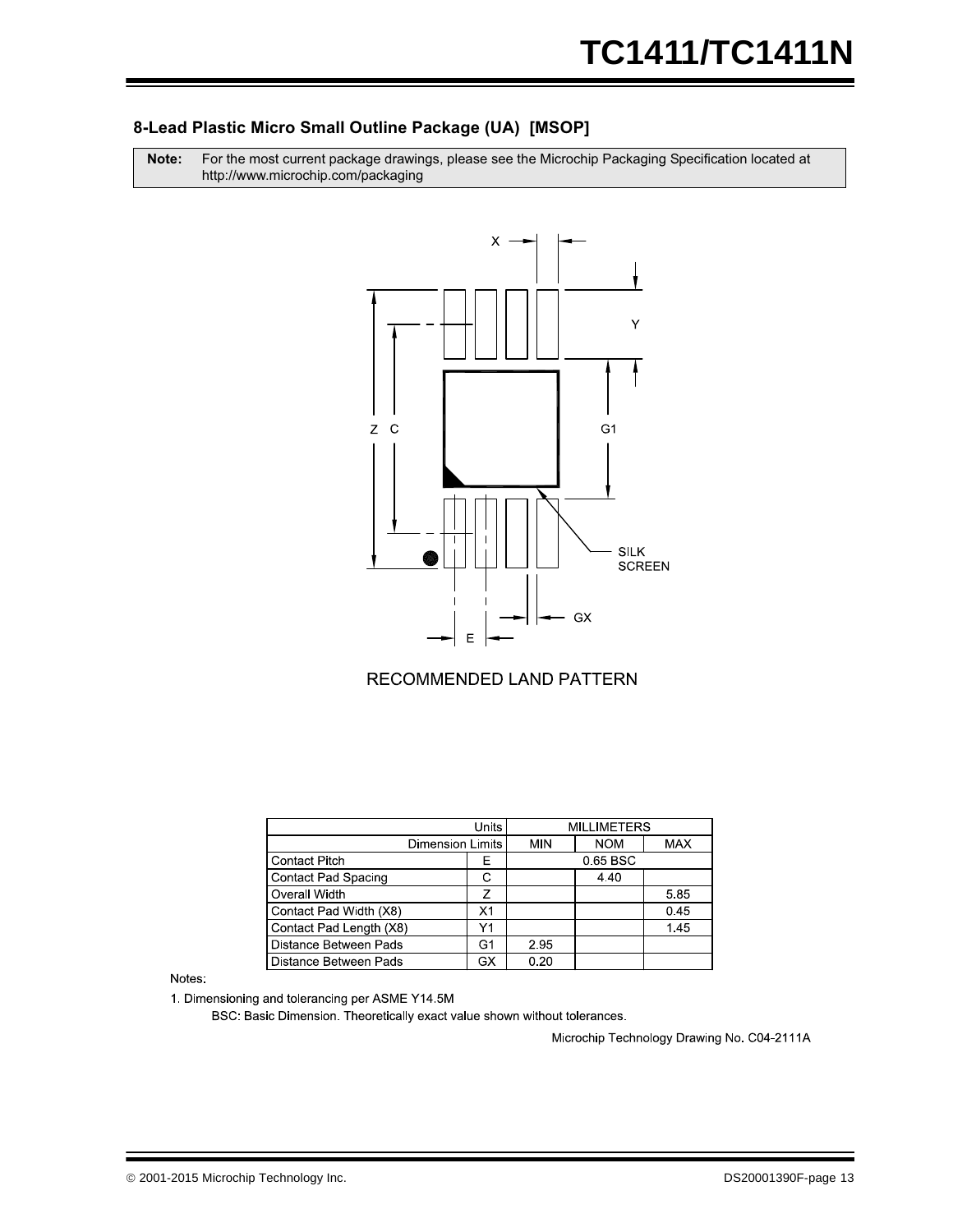#### 8-Lead Plastic Dual In-Line (PA) - 300 mil Body [PDIP]

For the most current package drawings, please see the Microchip Packaging Specification located at http://www.microchip.com/packaging **Note:** 









Microchip Technology Drawing No. C04-018D Sheet 1 of 2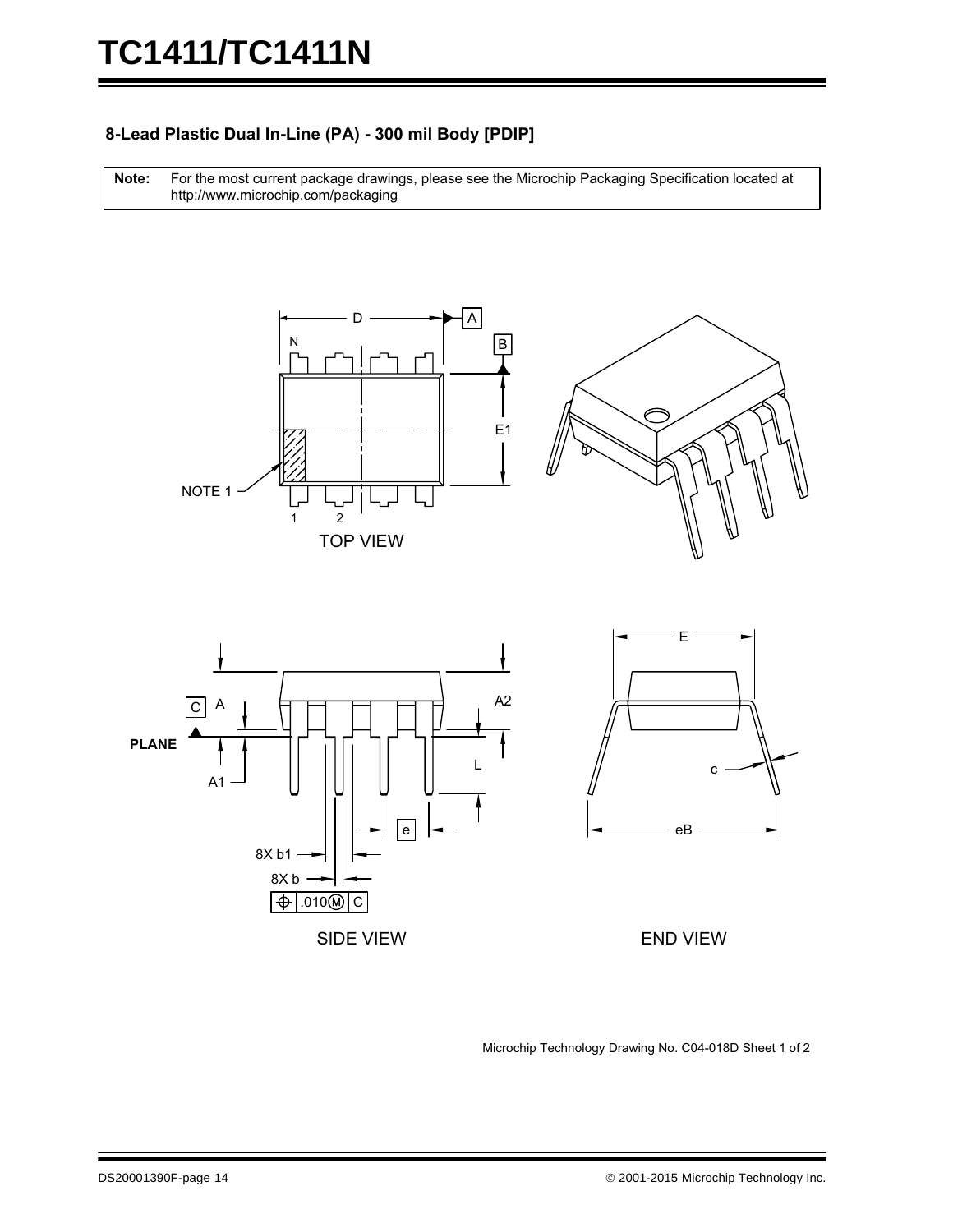#### 8-Lead Plastic Dual In-Line (PA) - 300 mil Body [PDIP]

For the most current package drawings, please see the Microchip Packaging Specification located at http://www.microchip.com/packaging **Note:** 





ALTERNATE LEAD DESIGN

|                                 | <b>INCHES</b> |            |            |      |
|---------------------------------|---------------|------------|------------|------|
| <b>Dimension Limits</b>         | <b>MIN</b>    | <b>NOM</b> | <b>MAX</b> |      |
| Number of Pins                  | N             |            | 8          |      |
| Pitch                           | e             |            | .100 BSC   |      |
| <b>Top to Seating Plane</b>     | A             |            |            | .210 |
| <b>Molded Package Thickness</b> | A2            | .115       | .130       | .195 |
| <b>Base to Seating Plane</b>    | A1            | .015       |            |      |
| Shoulder to Shoulder Width      | E.            | .290       | .310       | .325 |
| Molded Package Width            | E1            | .240       | .250       | .280 |
| Overall Length                  | D             | .348       | .365       | .400 |
| <b>Tip to Seating Plane</b>     |               | .115       | .130       | .150 |
| <b>Lead Thickness</b>           | c             | .008       | .010       | .015 |
| <b>Upper Lead Width</b>         | b1            | .040       | .060       | .070 |
| Lower Lead Width                | b             | .014       | .018       | .022 |
| <b>Overall Row Spacing</b><br>ş | eВ            |            |            | .430 |

Notes:

- 1. Pin 1 visual index feature may vary, but must be located within the hatched area.
- 2. § Significant Characteristic
- 3. Dimensions D and E1 do not include mold flash or protrusions. Mold flash or protrusions shall not exceed .010" per side.
- BSC: Basic Dimension. Theoretically exact value shown without tolerances. 4. Dimensioning and tolerancing per ASME Y14.5M

Microchip Technology Drawing No. C04-018D Sheet 2 of 2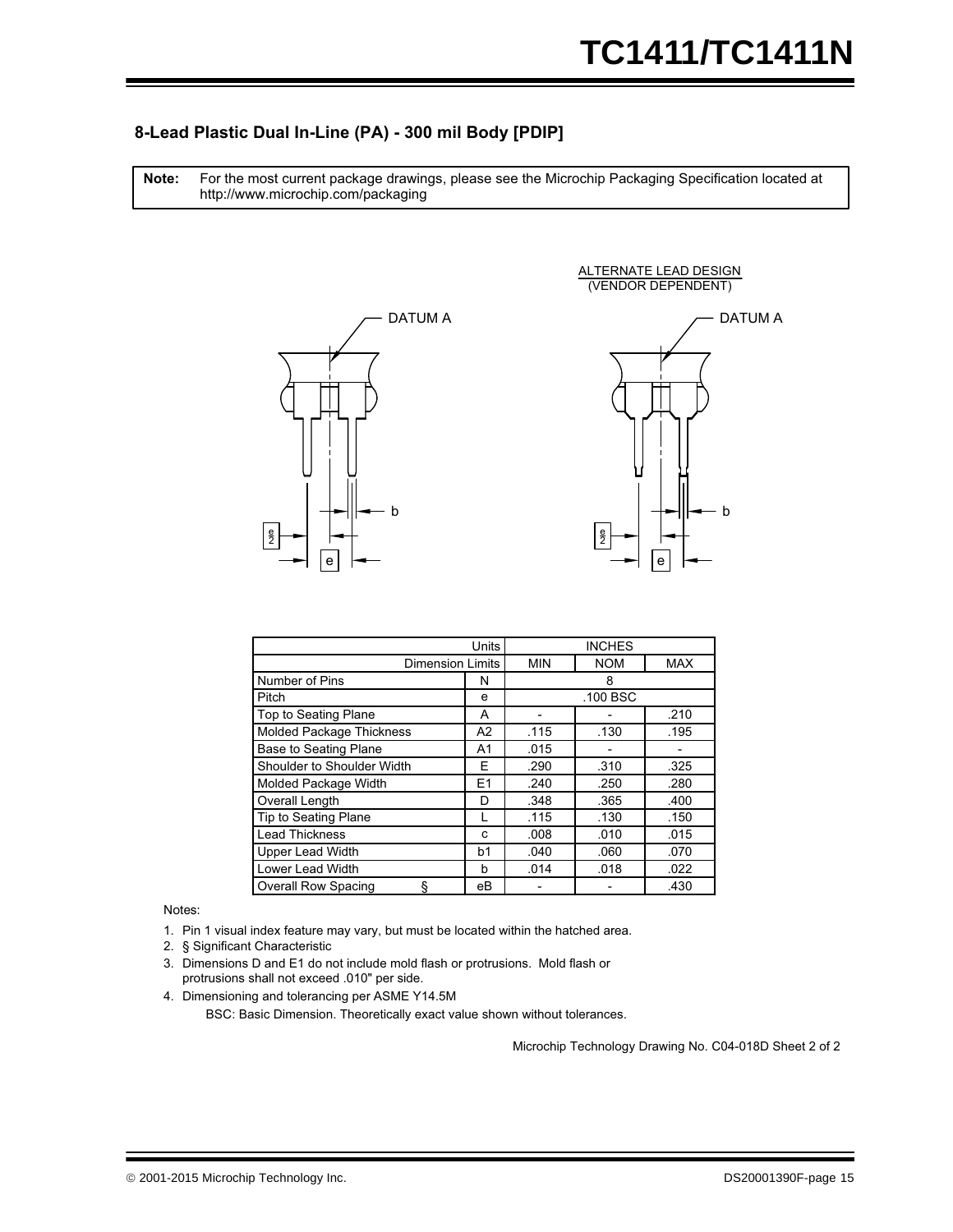#### 8-Lead Plastic Small Outline (OA) - Narrow, 3.90 mm Body [SOIC]

**Note:** For the most current package drawings, please see the Microchip Packaging Specification located at http://www.microchip.com/packaging



Microchip Technology Drawing No. C04-057C Sheet 1 of 2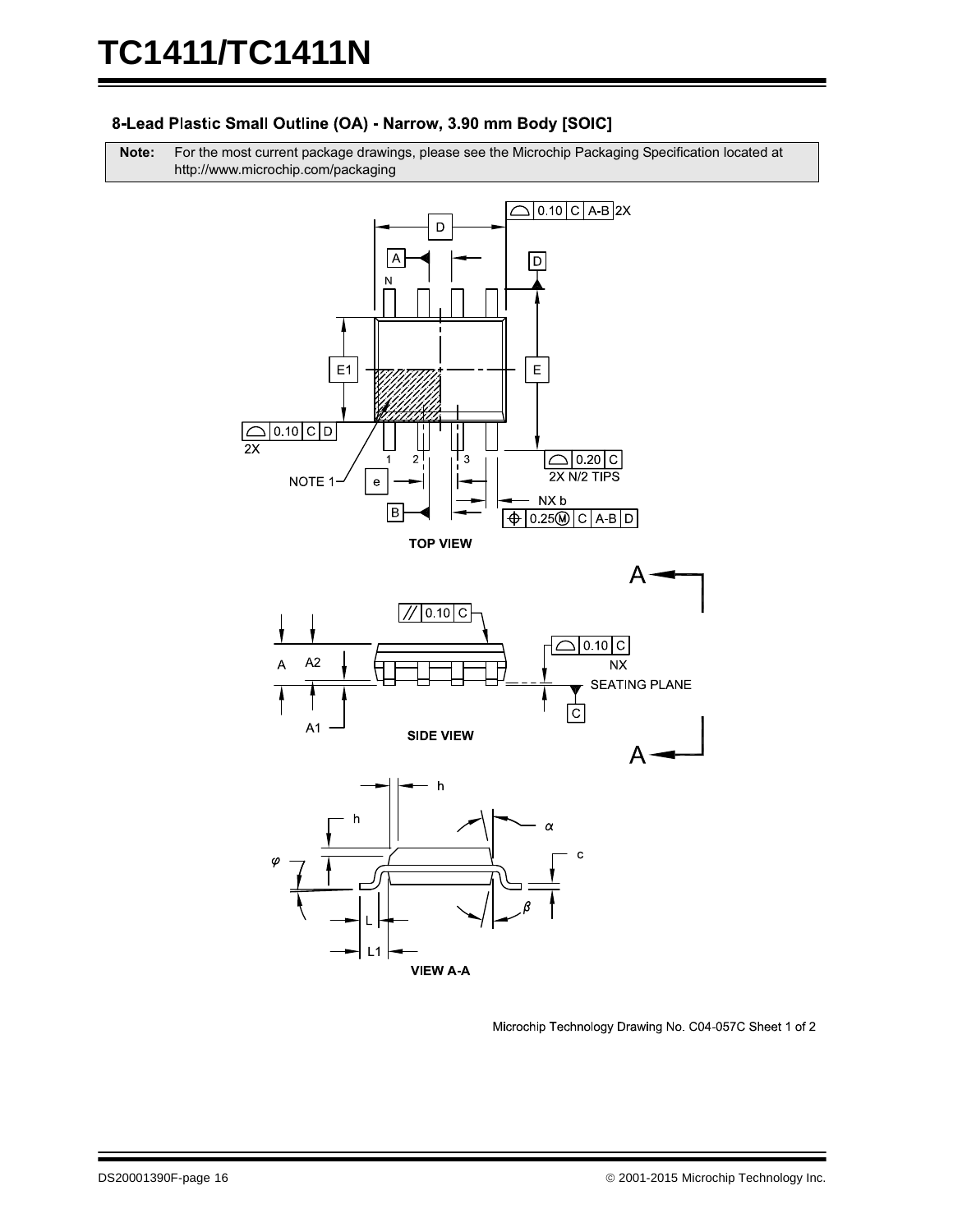#### 8-Lead Plastic Small Outline (OA) - Narrow, 3.90 mm Body [SOIC]

**Note:** For the most current package drawings, please see the Microchip Packaging Specification located at http://www.microchip.com/packaging



|                          | <b>MILLIMETERS</b>      |              |            |              |
|--------------------------|-------------------------|--------------|------------|--------------|
|                          | <b>Dimension Limits</b> |              | <b>NOM</b> | MAX          |
| Number of Pins           | N                       |              | 8          |              |
| Pitch                    | e                       |              | 1.27 BSC   |              |
| <b>Overall Height</b>    | Α                       |              |            | 1.75         |
| Molded Package Thickness | A2                      | 1 25         |            |              |
| Standoff<br>ş            | A1                      | 0.10         |            | 0.25         |
| Overall Width            | Е                       | 6.00 BSC     |            |              |
| Molded Package Width     | E1                      | 3.90 BSC     |            |              |
| Overall Length           | D                       |              | 4.90 BSC   |              |
| Chamfer (Optional)       | h                       | 0.25         |            | 0.50         |
| Foot Length              |                         | 0.40         |            | 1.27         |
| Footprint                | L1                      |              | 1.04 REF   |              |
| Foot Angle               | φ                       | $0^{\circ}$  |            | $8^{\circ}$  |
| <b>Lead Thickness</b>    | c                       | 0.17<br>0.25 |            |              |
| Lead Width               | b                       | 0.31         |            | 0.51         |
| Mold Draft Angle Top     | α                       | $5^{\circ}$  |            | $15^{\circ}$ |
| Mold Draft Angle Bottom  | β                       | $5^{\circ}$  |            | $15^{\circ}$ |

Notes:

1. Pin 1 visual index feature may vary, but must be located within the hatched area.

2 § Significant Characteristic

3. Dimensions D and E1 do not include mold flash or protrusions. Mold flash or protrusions shall not exceed 0.15mm per side.

4. Dimensioning and tolerancing per ASME Y14.5M

BSC: Basic Dimension. Theoretically exact value shown without tolerances.

REF: Reference Dimension, usually without tolerance, for information purposes only.

Microchip Technology Drawing No. C04-057C Sheet 2 of 2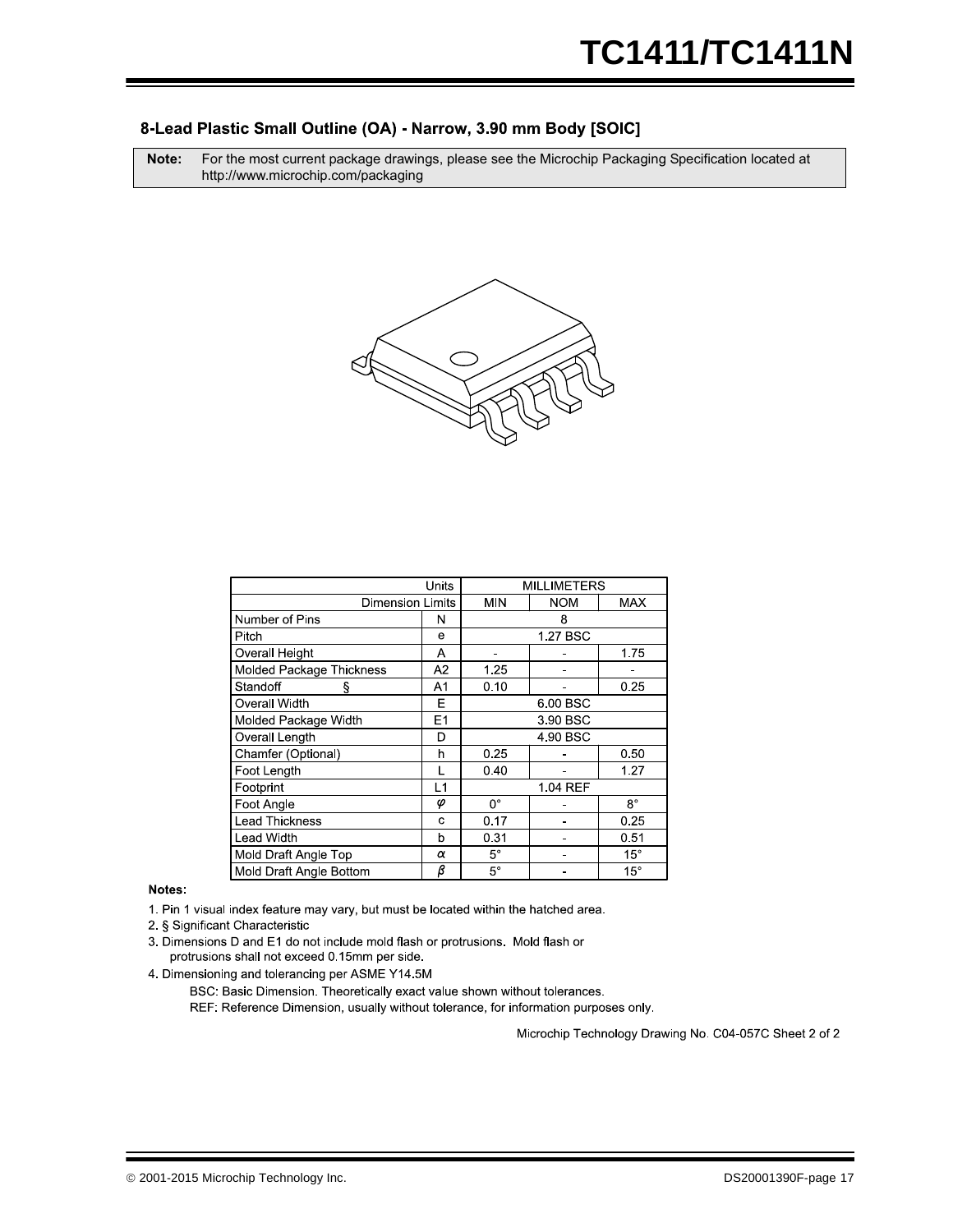#### 8-Lead Plastic Small Outline (OA) – Narrow, 3.90 mm Body [SOIC]

Note: r the most current package drawings, please see the Microchip Packaging Specification located at http://www.microchip.com/packaging



RECOMMENDED LAND PATTERN

|                            |               | <b>MILLIMETERS</b> |            |            |
|----------------------------|---------------|--------------------|------------|------------|
| Dimension Limits           |               | <b>MIN</b>         | <b>NOM</b> | <b>MAX</b> |
| <b>Contact Pitch</b>       | 1.27 BSC<br>⊢ |                    |            |            |
| <b>Contact Pad Spacing</b> |               |                    | 5.40       |            |
| Contact Pad Width (X8)     | X1            |                    |            | 0.60       |
| Contact Pad Length (X8)    |               |                    |            | 1.55       |

Notes:

1. Dimensioning and tolerancing per ASME Y14.5M

BSC: Basic Dimension. Theoretically exact value shown without tolerances.

Microchip Technology Drawing No. C04-2057A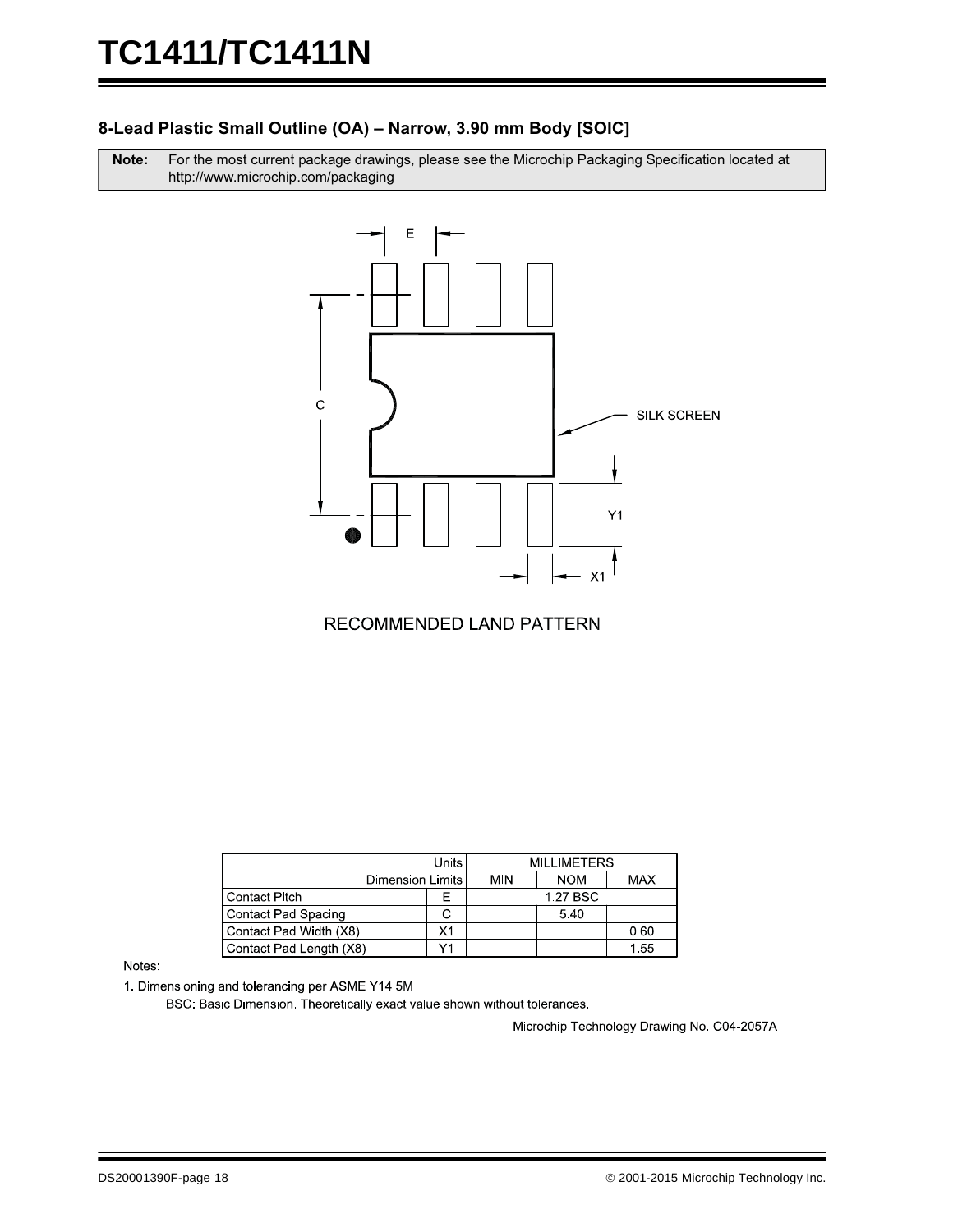#### **APPENDIX A: REVISION HISTORY**

#### **Revision F (February 2015)**

The following is the list of modifications:

1. Minor typographical changes.

#### **Revision E (May 2013)**

The following is the list of modifications:

- 1. Updated the values for Electrostatic Discharge (ESD) in the [Features](#page-0-0) and [General Description](#page-0-1) columns.
- 2. Updated the Pin Description table in **[Section 3.0 "Pin Descriptions"](#page-6-1)**.

#### **Revision D (September 2006)**

- Added -40°C to +125°C temperature range to Temperature Characteristics table and Product Information System page.
- Added disclaimer to package outline drawings.

#### **Revision C (March 2003)**

• Added 8-Lead MSOP Package.

#### **Revision B (May 2002)**

• Converted TELCOM data sheet for Embedded Control Handbook

#### **Revision A (March 2001)**

• Original Release of this Document.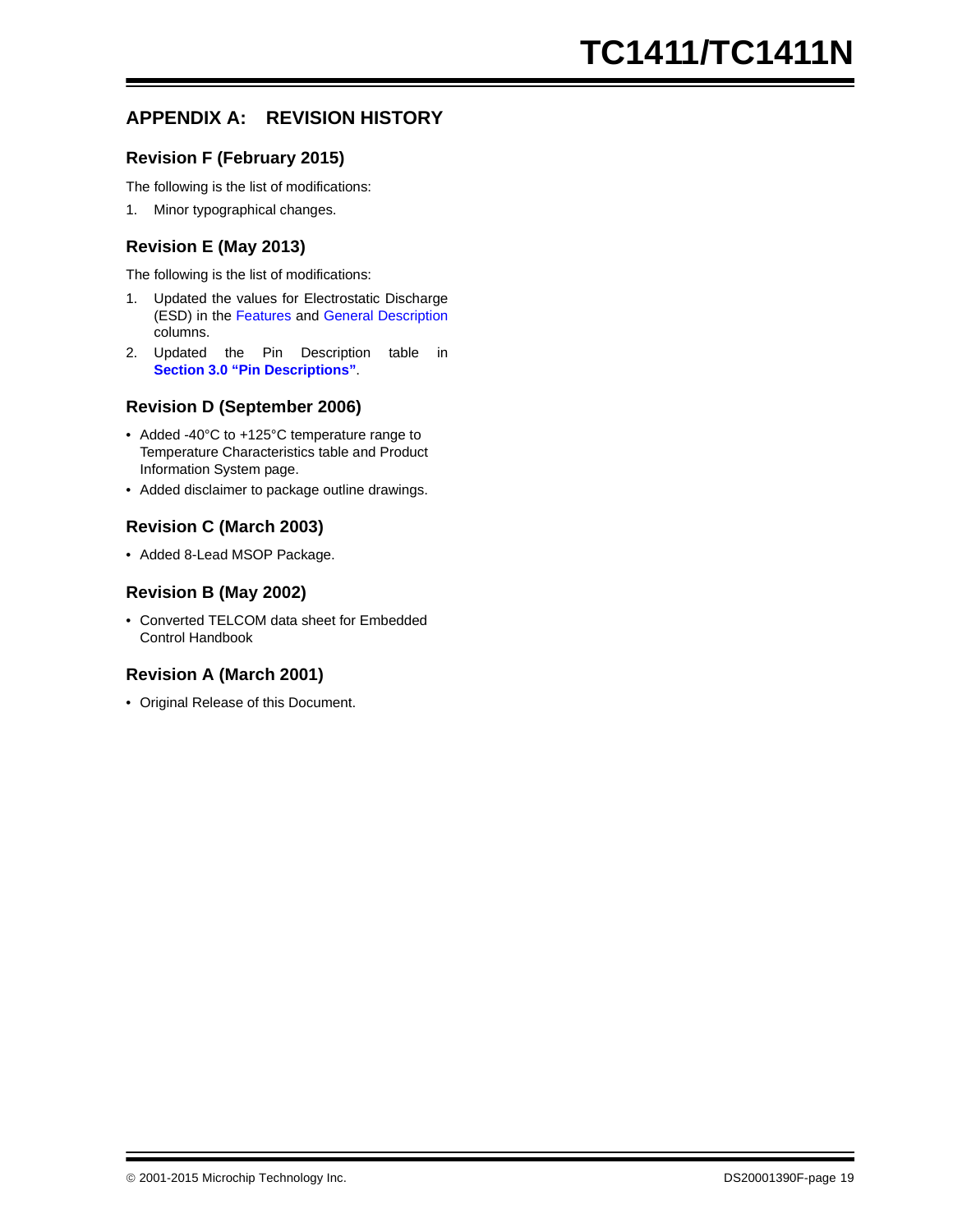#### **PRODUCT IDENTIFICATION SYSTEM**

To order or obtain information, e.g., on pricing or delivery, refer to the factory or the listed sales office.

| PART NO.<br>X<br>/XX                                                                                                                                                                                                                                                   | <b>Examples:</b>                                                                                                                |
|------------------------------------------------------------------------------------------------------------------------------------------------------------------------------------------------------------------------------------------------------------------------|---------------------------------------------------------------------------------------------------------------------------------|
| <b>Device</b><br><b>Temperature</b><br>Package<br>Range                                                                                                                                                                                                                | <b>TC1411COA:</b><br>1A Single MOSFET<br>a)<br>driver, 8LD SOIC<br>package, 0°C to +70°C.                                       |
| Device:<br>1 A Single MOSFET Driver, Inverting<br>TC1411:<br>TC1411N: 1 A Single MOSFET Driver, Non-inverting                                                                                                                                                          | <b>TC1411CPA:</b><br>b)<br>1A Single MOSFET<br>driver, 8LD PDIP<br>package, 0°C to +70°C.                                       |
| <b>Temperature Range:</b><br>C<br>$0^{\circ}$ C to +70 $^{\circ}$ C<br>$=$<br>E<br>-40 $^{\circ}$ C to +85 $^{\circ}$ C<br>$=$<br>$\vee$<br>$-40^{\circ}$ C to $+125^{\circ}$ C<br>$=$                                                                                 | TC1411EUA713: Tape and Reel, 1A<br>c)<br>Single MOSFET driver,<br>8LD MSOP package,<br>$-40^{\circ}$ C to $+85^{\circ}$ C.      |
| = Plastic SOIC, (150 mil Body), 8-lead<br>Package:<br>OA.<br>OA713 = Plastic SOIC, (150 mil Body), 8-lead<br>(Tape and Reel)<br>= Plastic Micro Small Outline (MSOP), 8-lead *<br><b>UA</b><br>UA713 = Plastic Micro Small Outline (MSOP), 8-lead *<br>(Tape and Reel) | d)<br>TC1411VOA713: Tape and Reel,<br>1A Single MOSFET<br>driver, 8LD SOIC<br>package,<br>$-40^{\circ}$ C to $+125^{\circ}$ C.  |
| $=$ Plastic DIP (300 mil Body), 8-lead<br>PA<br>* MSOP package is only available in E-Temp.                                                                                                                                                                            | <b>TC1411NCPA:</b><br>1A Single MOSFET<br>a)<br>driver, 8LD PDIP<br>package, 0°C to +70°C.                                      |
|                                                                                                                                                                                                                                                                        | TC1411NEPA:<br>1A Single MOSFET<br>b)<br>driver, 8LD PDIP<br>package,<br>-40 $^{\circ}$ C to +85 $^{\circ}$ C.                  |
|                                                                                                                                                                                                                                                                        | <b>TC1411NEUA:</b><br>c)<br>1A Single<br><b>MOSFET</b><br>driver,<br>8LD MSOP package,<br>-40 $^{\circ}$ C to +85 $^{\circ}$ C. |
|                                                                                                                                                                                                                                                                        | d)<br><b>TC1411NVPA:</b><br>1A Single MOSFET<br>driver, 8LD PDIP<br>package,<br>$-40^{\circ}$ C to $+125^{\circ}$ C.            |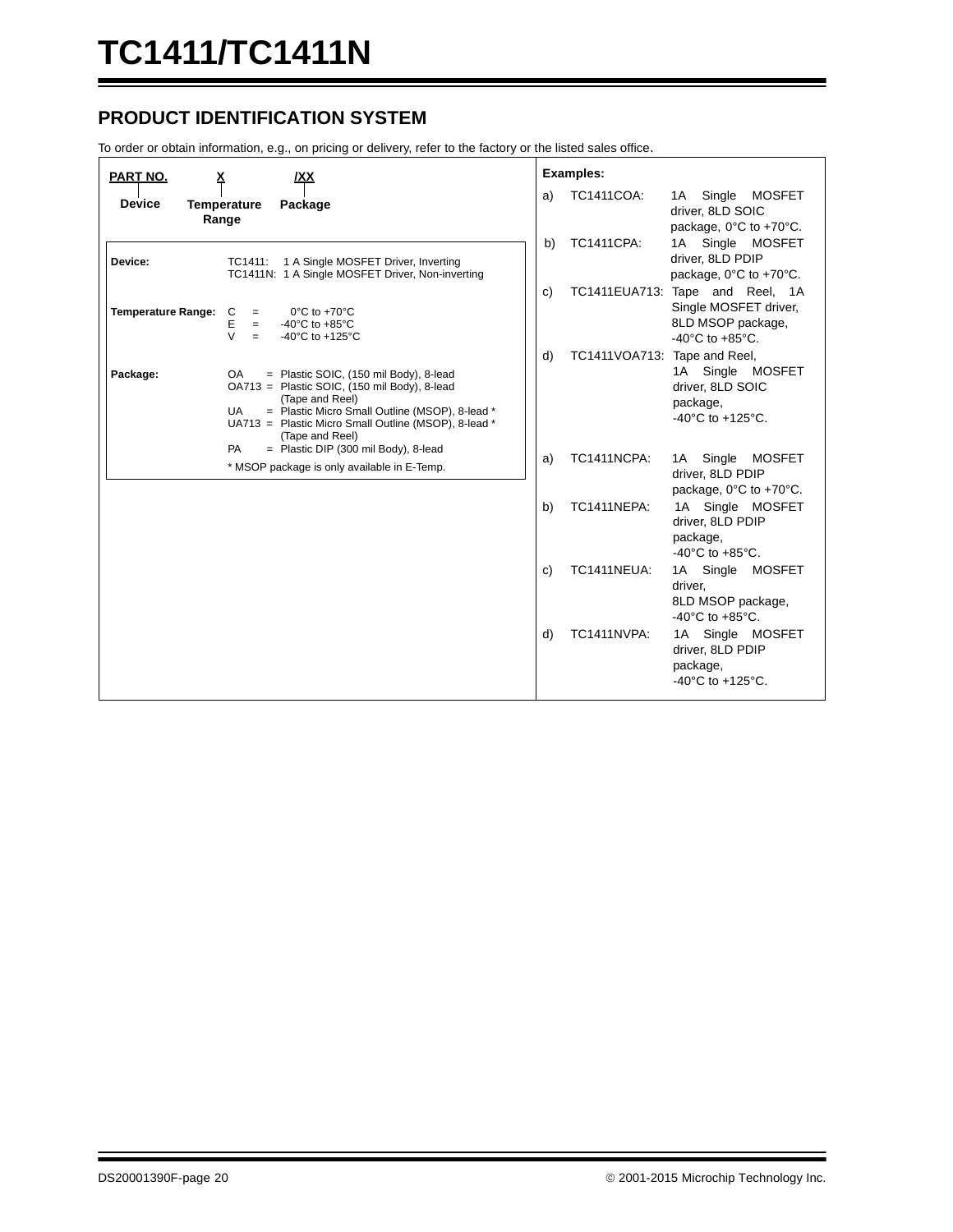#### **Note the following details of the code protection feature on Microchip devices:**

- Microchip products meet the specification contained in their particular Microchip Data Sheet.
- Microchip believes that its family of products is one of the most secure families of its kind on the market today, when used in the intended manner and under normal conditions.
- There are dishonest and possibly illegal methods used to breach the code protection feature. All of these methods, to our knowledge, require using the Microchip products in a manner outside the operating specifications contained in Microchip's Data Sheets. Most likely, the person doing so is engaged in theft of intellectual property.
- Microchip is willing to work with the customer who is concerned about the integrity of their code.
- Neither Microchip nor any other semiconductor manufacturer can guarantee the security of their code. Code protection does not mean that we are guaranteeing the product as "unbreakable."

Code protection is constantly evolving. We at Microchip are committed to continuously improving the code protection features of our products. Attempts to break Microchip's code protection feature may be a violation of the Digital Millennium Copyright Act. If such acts allow unauthorized access to your software or other copyrighted work, you may have a right to sue for relief under that Act.

Information contained in this publication regarding device applications and the like is provided only for your convenience and may be superseded by updates. It is your responsibility to ensure that your application meets with your specifications. MICROCHIP MAKES NO REPRESENTATIONS OR WARRANTIES OF ANY KIND WHETHER EXPRESS OR IMPLIED, WRITTEN OR ORAL, STATUTORY OR OTHERWISE, RELATED TO THE INFORMATION, INCLUDING BUT NOT LIMITED TO ITS CONDITION, QUALITY, PERFORMANCE, MERCHANTABILITY OR FITNESS FOR PURPOSE**.** Microchip disclaims all liability arising from this information and its use. Use of Microchip devices in life support and/or safety applications is entirely at the buyer's risk, and the buyer agrees to defend, indemnify and hold harmless Microchip from any and all damages, claims, suits, or expenses resulting from such use. No licenses are conveyed, implicitly or otherwise, under any Microchip intellectual property rights.

### **QUALITY MANAGEMENT SYSTEM CERTIFIED BY DNV**   $=$  **ISO/TS 16949** $=$

#### **Trademarks**

The Microchip name and logo, the Microchip logo, dsPIC, FlashFlex, flexPWR, JukeBlox, KEELOQ, KEELOQ logo, Kleer, LANCheck, MediaLB, MOST, MOST logo, MPLAB, OptoLyzer, PIC, PICSTART, PIC32 logo, RightTouch, SpyNIC, SST, SST Logo, SuperFlash and UNI/O are registered trademarks of Microchip Technology Incorporated in the U.S.A. and other countries.

The Embedded Control Solutions Company and mTouch are registered trademarks of Microchip Technology Incorporated in the U.S.A.

Analog-for-the-Digital Age, BodyCom, chipKIT, chipKIT logo, CodeGuard, dsPICDEM, dsPICDEM.net, ECAN, In-Circuit Serial Programming, ICSP, Inter-Chip Connectivity, KleerNet, KleerNet logo, MiWi, MPASM, MPF, MPLAB Certified logo, MPLIB, MPLINK, MultiTRAK, NetDetach, Omniscient Code Generation, PICDEM, PICDEM.net, PICkit, PICtail, RightTouch logo, REAL ICE, SQI, Serial Quad I/O, Total Endurance, TSHARC, USBCheck, VariSense, ViewSpan, WiperLock, Wireless DNA, and ZENA are trademarks of Microchip Technology Incorporated in the U.S.A. and other countries.

SQTP is a service mark of Microchip Technology Incorporated in the U.S.A.

Silicon Storage Technology is a registered trademark of Microchip Technology Inc. in other countries.

GestIC is a registered trademarks of Microchip Technology Germany II GmbH & Co. KG, a subsidiary of Microchip Technology Inc., in other countries.

All other trademarks mentioned herein are property of their respective companies.

© 2001-2015, Microchip Technology Incorporated, Printed in the U.S.A., All Rights Reserved.

ISBN: 978-1-63277-066-0

*Microchip received ISO/TS-16949:2009 certification for its worldwide headquarters, design and wafer fabrication facilities in Chandler and Tempe, Arizona; Gresham, Oregon and design centers in California and India. The Company's quality system processes and procedures are for its PIC® MCUs and dsPIC® DSCs, KEELOQ® code hopping devices, Serial EEPROMs, microperipherals, nonvolatile memory and analog products. In addition, Microchip's quality system for the design and manufacture of development systems is ISO 9001:2000 certified.*